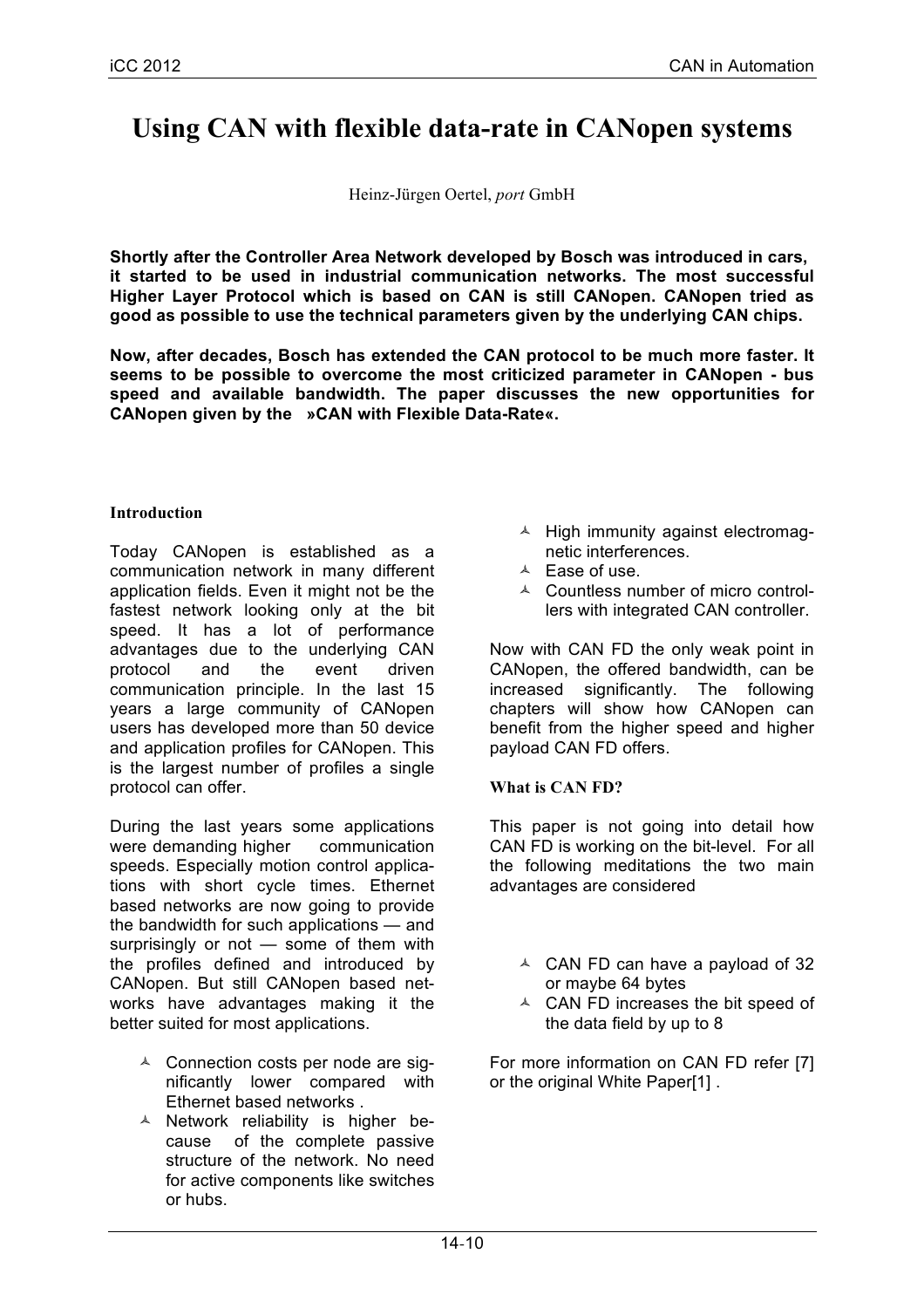# **Increased PDO efficiency**

The most relevant CANopen network status for process control and bandwidth usage is OPERATIONAL. Nearly 100% of the communication services will be PDO transfers. Because most of the CANopen systems are using the 11 bit base identifier format the efficiency of an default PDO is calculated for this frame format, taking into account that a CAN FD frame can have more data bytes and increased speed while transferring data bytes.

|  | data bytes CAN CAN FD CAN FD <sub>max speed</sub> |  |
|--|---------------------------------------------------|--|
|  |                                                   |  |

|    | 0.1 | 0.1 | 1.1 |
|----|-----|-----|-----|
| 4  | 0.4 | 0.4 | 3.2 |
| 8  | 0.6 | 0.6 | 4.5 |
| 12 |     | 0.7 | 5.3 |
| 16 |     | 0.7 | 5.8 |
| 32 |     | 0.8 | 6.7 |
| 64 |     | 0.9 | 7.3 |

#### Table 1: efficiency comparison

(CAN - CAN ISO11898-1; CAN FD - increased payload only; CAN FDmax\_speed - increased payload and increased bit speed by factor 8)

The efficiency is calculated as follows:

$$
e = (t_{\text{payload}} * x) / t_{\text{frame}}
$$

$$
e = (n * 9 * x) / 55 + (n * 9)
$$

Efficiency 1 means the overhead in bits, or more accurately time spend in protocol overhead, is going to be zero compared with the payload bits in the frame. Additional to counting bit times in this formula, the payload time only is multiplied with the factor *x*, representing the speed factor of the data phase in CAN FD.

A more exact evaluation of the protocol can be found in [7] .

By using a simple approach to take care of stuff bits included in CAN frames. The worst case of stuff bits is *n*/4, every 5th bit can be a stuff bit. In this table it is assumed that bits in the data frame are distributed in such a way, that the stuff bit to data bit ratio is approximately 1/8.

It was not taken into account, that by the longer date field the size of the CRC field is slightly increased in CAN FD. And 5 bits of the DLC are already sent with the optional high bit-rate. The different rules for stuff-bit inclusion into the CRC field.

$$
s_{max} = 8 + 2 * dlc
$$

or to calculate with an average of stuff bits only:

 $S_{av} = 4 +$ dlc

#### **RPDO default mapping for CiA402 devices**

A lot of electric drive parameters are 32bit values[3]. To have the full range of accuracy already in the early days the standard was developed, CiA decided to use high resolution for all parameters.

| RPDO1                                                     | $\int$ control word $\int_{15}$ |              |  |                           |                                                                                                                                                                                                                                                         |
|-----------------------------------------------------------|---------------------------------|--------------|--|---------------------------|---------------------------------------------------------------------------------------------------------------------------------------------------------------------------------------------------------------------------------------------------------|
| $RPDO2 \nvert_{\Omega}$ control word $\vert$ mode $\vert$ |                                 |              |  |                           |                                                                                                                                                                                                                                                         |
| RPDO3                                                     | control word $\int_{15}$ 16     |              |  | $target$ position( $pp$ ) | 47                                                                                                                                                                                                                                                      |
| RPDO4                                                     |                                 | control word |  | target velocity(pv)       | 47                                                                                                                                                                                                                                                      |
|                                                           |                                 |              |  |                           | ${\sf B}$ yte $1\!\!\!{\;\mid\;}_{\!\!8}$ Byte $2\!\!\!{\;\mid\;}_{\!\!16}^{\sf B}$ yte $3\!\!\!{\;\mid\;}_{\!\!24}^{\sf B}$ yte $4\!\!\!{\;\mid\;}_{\!\!32}^{\sf B}$ yte $5\!\!\!{\;\mid\;}_{\!\!40}^{\sf B}$ yte $6\!\!\!{\;\mid\;}_{\!\!47}^{\sf B}$ |

More RPDOs are defined according to the above schema mapping always the control word and 32bit parameters, depending on the drives mode.

# **TPDO default mapping for CiA402 devices**

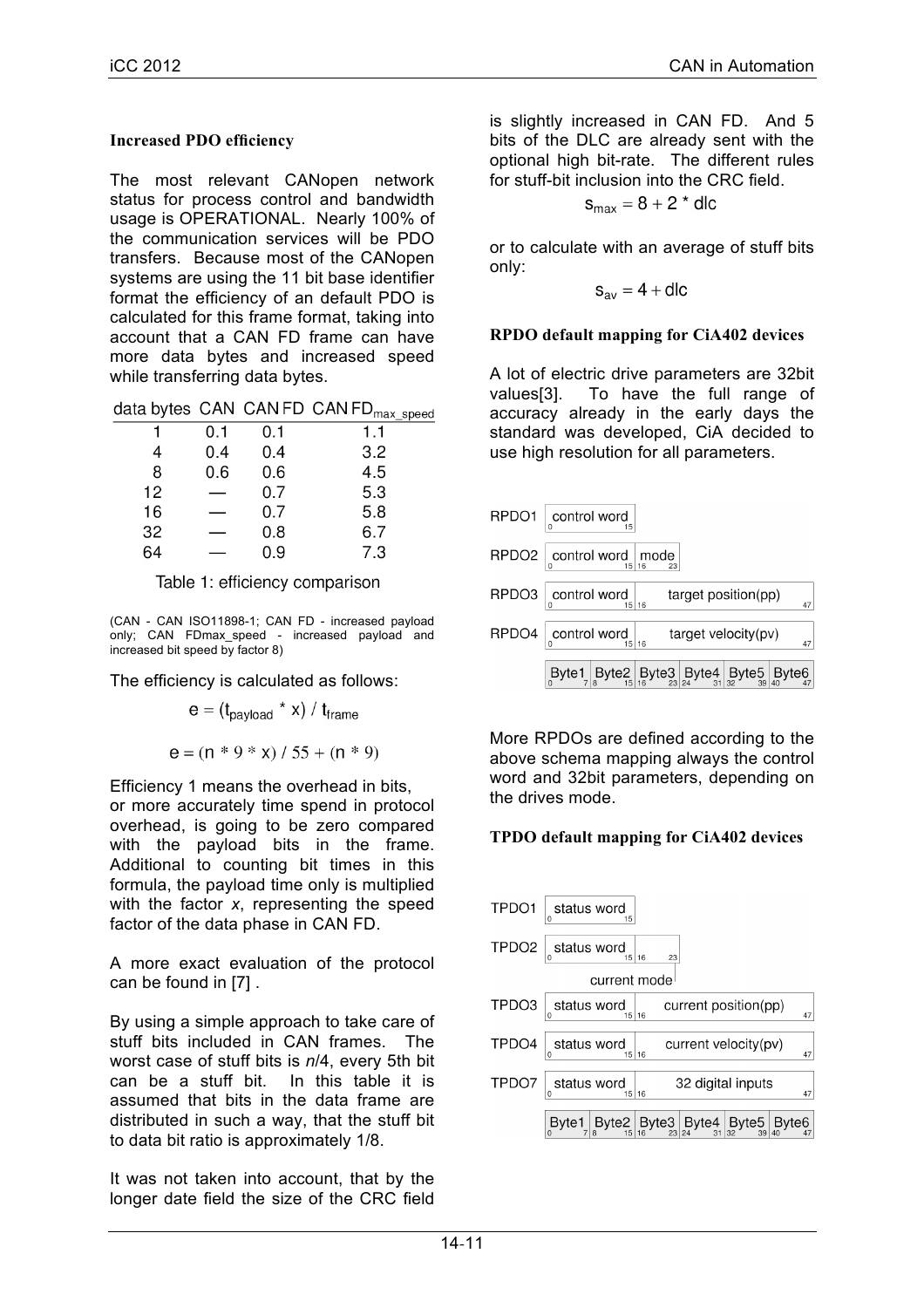But what is desired? Drive applications need to have more parameters mapped. As a result the CiA profile 452 [5] defines a new eight byte receive PDO for drives.

|                 | command |  | 16 |  | 32 | 32bit reference |
|-----------------|---------|--|----|--|----|-----------------|
| 16bit reference |         |  |    |  |    |                 |

Where the meaning of the second and third mapping entry are defined by special *mode control*, *action* and *sub-action* fields in the *drive command*. This unfortunately led to a very different drives behavior and PDO interpretation compared to CiA 402 drives.

A better approach would be the following RPDO mapping:

The numbers in the boxes above represent the number of bytes per field. Which leads to a 14 byte long PDO.

**Possible use in other CANopen profiles**

Another profile which could benefit from

the increased PDO size is CiA454 [6] the application profile 63 for energy management systems. It describes voltage converters in

a very generic format. The AC side of such a converter is described by the voltage, the current and the power factor cos ϕ of three lines of three-phase units. The current standard describes three TPDOs which are send out periodically. To save PDO load, voltage and current are represented as two-byte values and an additional scaling factor.

All the values could be put in one CAN FD PDO and without the need of an addi

| RPDO1 | control word   mode | 23 24 | target position(pp) |  | 55 56 | profile velocity(pp) | 87                                                                                                                                                                                                                                                                                                                                                                                                                                                                      |
|-------|---------------------|-------|---------------------|--|-------|----------------------|-------------------------------------------------------------------------------------------------------------------------------------------------------------------------------------------------------------------------------------------------------------------------------------------------------------------------------------------------------------------------------------------------------------------------------------------------------------------------|
|       |                     |       |                     |  |       |                      | $\left. \left. \right  \mathsf{Byte1} \right _{78} \text{Byte2} \left. \left  \mathsf{Byte3} \right _{8} \text{Byte3} \right _{24} \text{yle4} \left. \left  \mathsf{Byte5} \right _{32} \text{Byte5} \right _{40} \text{yle6} \left. \left  \mathsf{Byte7} \right _{48} \text{yle7} \right _{56} \text{Byte8} \left. \left  \mathsf{Byte9} \right _{64} \text{Byte10} \right _{72} \text{ReLU11} \right _{37} \text{ReLU12} \left. \left  \mathsf{Byte11} \right _{37$ |

It requires a 11 Byte PDO and allows mode control and specifying a new position combined with an associated velocity.

The following figure shows a possible approach for a three axis system. The controller is using a TPDO with the control word and new positions for each axis. Each of the axes is selecting the control word and its new position by using CANopen *dummy mapping*:

tional scaling factor by using 4 byte for voltage and current.

But also CiA401 [4] generic IO modules can benefit from a larger PDO payload. While for digital in/out in most cases it will be sufficient to have 64 bits or say 64 in/out signals, with other modules like analog in/out that is not the case.

The second to fourth PDO mappings contain four mappings for 2 byte analog values. In real applications the number of analog signal on

one modular CANopen node typically is higher. Such modular devices will benefit from the increased payload. Assuming only 32 byte payload, this means that one PDO can carry up to 16 channels instead

of 12 channels using three PDOs today. If

| <b>TPDO</b>       | command |           | $\overline{4}$ |                | target pos x   |                | 4              |                | target pos y   |            |                | target pos y  |                 |
|-------------------|---------|-----------|----------------|----------------|----------------|----------------|----------------|----------------|----------------|------------|----------------|---------------|-----------------|
| RPDO x            | command |           | $\overline{4}$ |                | target pos x   |                |                |                | dummy mapping  |            |                | dummy mapping |                 |
| RPDO y            | command |           |                |                | dummy mapping  |                |                |                | target pos y   |            | $\overline{4}$ | dummy mapping |                 |
| RPDO <sub>z</sub> | command |           |                |                | dummy mapping  |                | $\overline{4}$ |                | dummy mapping  |            |                | target pos y  |                 |
|                   | B1      | <b>B2</b> | B <sub>3</sub> | B <sub>4</sub> | B <sub>5</sub> | B <sub>6</sub> | B7             | B <sub>8</sub> | B <sub>9</sub> | <b>B10</b> | <b>B11</b>     | B12 B13       | B <sub>14</sub> |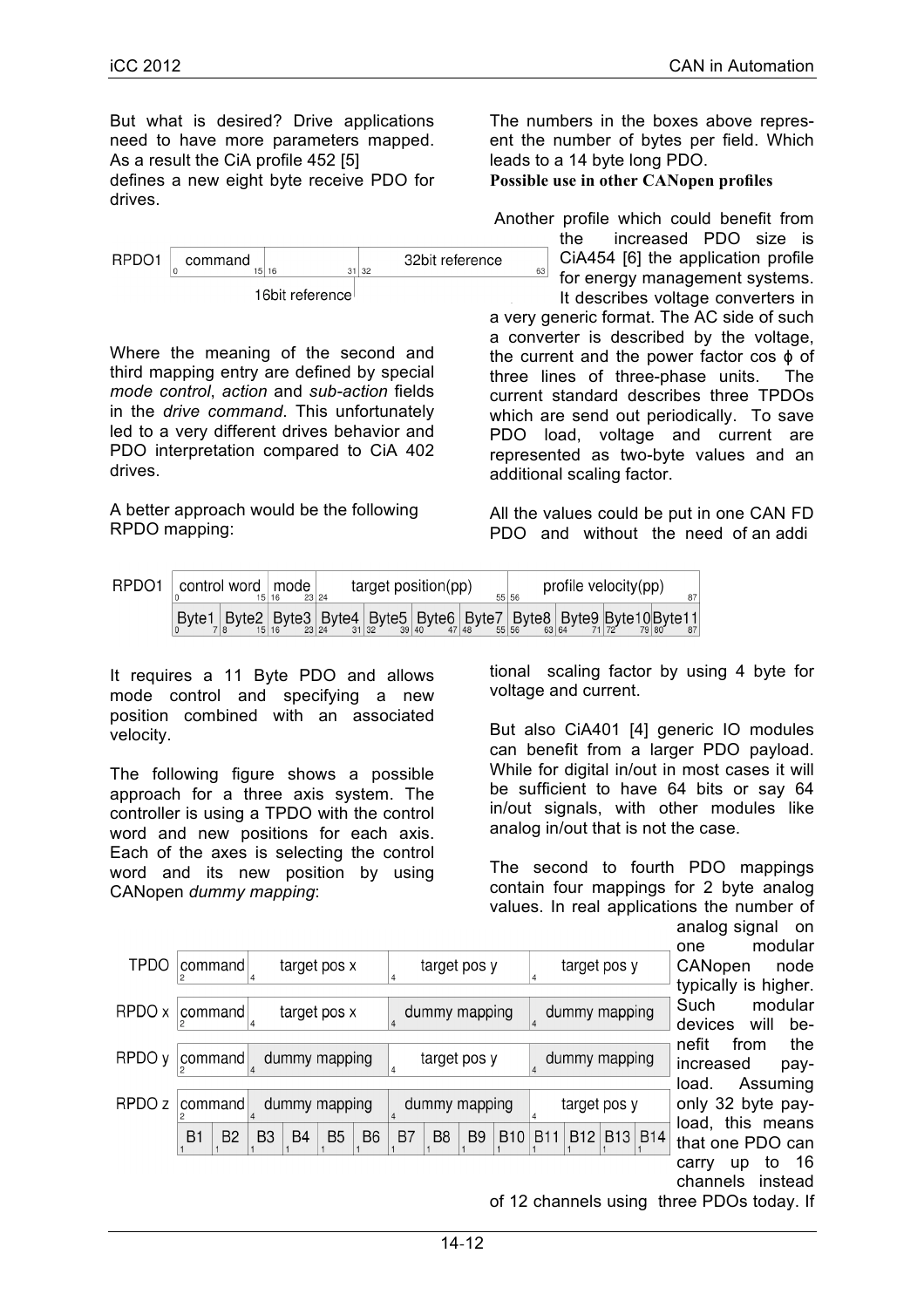the devices support dynamic mapping, it will even be possible to have 64 digital inor out-signals and 12 analog channels in one PDO freely configurable. Of course, PDOs carrying a payload of 64 Byte will double this number again. Assuming 4byte float values, the benefit is even bigger.

Besides all the advantages of a higher payload of course, there will be a drawback too. In event driven systems, changing one mapped object, toggling one digital input of a CiA401 device, will lead to the transmission of the whole PDO with all the digital and analog input signals. This means waste of bandwidth if the 32 byte payload message is larger than a conventional 8 byte PDO. And it will possibly lead to more processing overhead in the consuming devices, because they may need to check all objects mapped into the received PDO.

While extending the number of bytes used for a PDO increases the efficiency of a CAN frame, simply by improving the payload to overhead ratio, the additional increase of frequency also shortens the frame length. Using both leads to equally short frames like in the standard CAN protocol by increasing the payload and efficiency significantly.

#### **Implementing the increased PDO payload in CiA 301**

Implementing PDOs with extented payload in CiA301 is easily possible. The only affected objects are the mapping tables[2]. These object entries describe the mapping, and therefore the length of a PDO. Currently the mapping tables at 1600h and 1A00h are arrays, each entry describing a mapped object as:

| Index | Sub-Index<br>16 15<br>$QI^-$ | Length |  |
|-------|------------------------------|--------|--|
|-------|------------------------------|--------|--|

CANopen using CAN FD still will use the data types defined in the area of 0000h to 0FFFh. The *Length* entry in the mapping table allows data types up to 255 bit  $-32$ 

byte length. Theoretically the number of entries, currently 64, is the only limiting factor. This value was chosen in CiA 301 to allow each bit in an eight byte PDO to be a single addressed object in the object dictionary. Practically it makes no sense to map BOOLEAN objects. That means that with a maximum of 64 entries it will be possible to map up to 64 byte objects, the maximum number of bytes in the data field of a CAN FD frame. Even if there is a need to increase the number of mappings this change in CiA 301 will be compatible to older versions.

#### **Using CAN FD with other broadcast CANopen services**

While it is expected using CAN FD with PDOs will bring most benefits other CANopen services can use CAN FD as well. The following table gives a short

|                   | payload | speed    |
|-------------------|---------|----------|
| <b>SYNC</b>       | no      | no       |
| TIMF              | no      | no       |
| <b>Heart Beat</b> | no      | no       |
| <b>EMCY</b>       | no      | slightly |

Table 2: influence of CAN FD on **CANopen services** 

summary if one of the services will benefit from the increased payload and speed.

For all these services currently there is no need to increase the number of bytes and besides the 8 byte EMCY message there is no significant shortening of the frame duration using increased data rate.

# **Using CAN FD with SDO services**

Using the extended data frame CAN FD provides with the SDO service is a major challenge. CANopen knows about three different SDO communication modes, each of them optimized for the traditional 8 byte data frame.

#### **Expedited SDO transfer**

SDO transfers are point to point client server connections.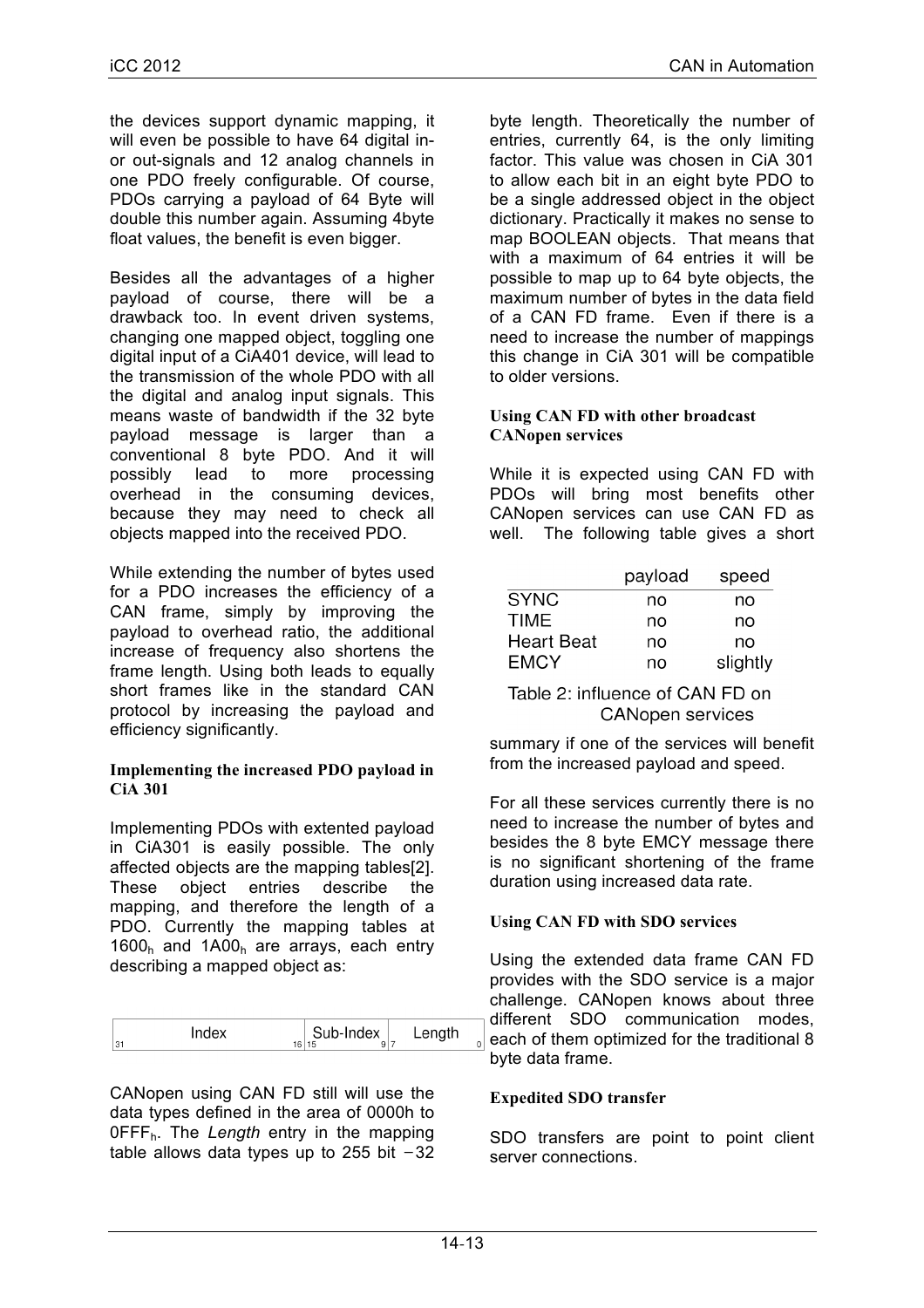

One design goal of CANopen was using always the same frame length for a fixed service. Expedited SDO like the other SDO services is using 8 bytes in each direction, for the clients request and for the servers response. Depending on the data direction, download or upload, the data field in one of the frames is unused (reserved). Increasing the data field for both frames, carrying the data and the frame with the reserved bytes leads to ineffective bandwidth usage because of the increasing number of unused bytes.

Secondly there is no need for changing this service. By addressing objects with data sizes from 1 to 4 byte more than 90% of the entries can be reached. Typical CANopen object dictionaries do not have so much entries with larger data size. To address these object segmented or block transfer can be used.

#### **Segmented SDO transfer**

Segmented SDO transfer was originally the means to overcome the data size limit of a CAN frame to transfer objects with a larger data size. It still is in use but not very efficient because one of the frames, depending of the transfer direction, carries only little information in one byte and 7 byte unused. The next figure shows a typical sequence of a SDO download sequence:



Because of the poor performance of the segmented transfer CANopen introduced the SDO block transfer with CiA standard 301 version 4.0. Like with the expedited transfer there is no need for changing this service if using CAN FD.

#### **SDO block transfer**

CANopen block transfer does not require that each frame is confirmed by the consumer of the data. Instead a block of data frames is sent by the producing side which in sum is confirmed by the consuming side.



The date frame contains a one byte sequence counter plus a block-end flag and 7 byte payload data like the figure shows. The number of segments in one block can be up to 128. But how can CANopen use the extended data field with e.g. 32 byte in this block?

In the following we look at downloading data to the server. The SDO block transfer is initiated by a special sequence starting with a request done by the SDO client. The request contains the overall size of data in bytes and as usual the destination address on the server as index/sub-index pair. In the response the server will tell the client the block size it will accept and some additional flags. But there are some free bits and bytes which can be used to state that the server accepts other frame length than only the traditional 8 if a CAN FD capable CAN controller is used.





Without touching the two reserved bits 3 and 4 in byte 1. The server can use one of the reserved bytes, let's say byte 6 to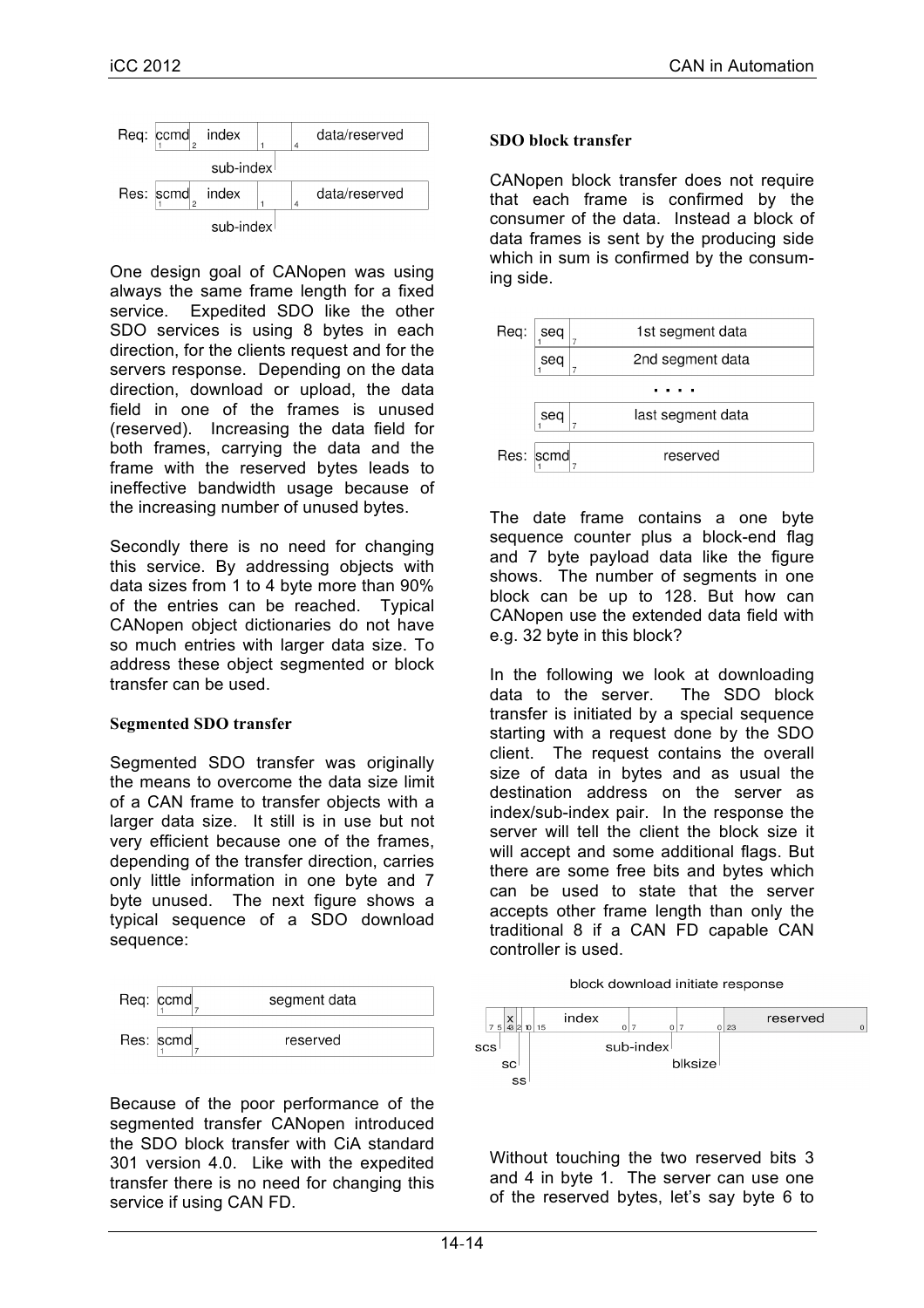code the data frame length which it will accept from the SDO client.

new field in block download initiate response



The following table contains the suggested values:

| byte 6 value | frame length |
|--------------|--------------|
| 0            | 8            |
| 9            | 12           |
| 10           | 16           |
| 11           | 20           |
| 12           | 24           |
| 13           | 32           |
| 14           | 48           |
| 15           |              |

Table 3: frame length coding

Increased frame length together with the increased data rate will lead to a highly improved transfer speed for task like program or firmware download to CANopen nodes.

SDO block upload can benefit from the increased frame length too. This time the SDO client can use some unused bytes to tell the server not only the number of segments he accepts in one block of data but also the frame length if CAN FD is used at data link layer.

index pst  $\left| \begin{array}{c} \mathsf{X} \\ \mathsf{Z} & 5 \end{array} \right|$   $\left| \begin{array}{c} \mathsf{X} \\ \mathsf{Z} & 2 \end{array} \right|$  15 حام  $\frac{1}{2}$  $\overline{0}$ sub-index ccs blksize  $cc<sub>1</sub>$ frame length <sub>CS</sub> reserved

new field in block upload initiate request

Coding of the frame length field is the same as in table 3 for block download.

# **Other CAN based protocols**

CANopen is only one of the protocols using CAN as data link layer. It seems that

DeviceNet is not anymore developed by the ODVA. But J1939 has some market share. The usage of J1939 frames with its  $PGNs<sup>1</sup>$  can be  $\circ$ compared with the CANopen PDOs. The "mapping" of a PGN is described completely in the standard and contains more than one "signal". J1939 can benefit from CAN FD by combining more signals in one PGN, and/or by increasing the data resolution of the signals.

# **Conclusion and future development**

Interestingly adapting the CANopen communication profile to the extended data link layer of CAN FD needs surprisingly little effort. Adopting the available protocol stacks will too not be difficult. Besides the additional configuration of the data bit rate it needs a clever handling of all the frame buffers with the maximum increased frame size of up to 32 or 64 bytes which still can be important in embedded devices with small memory resources.

While loosing share in traditional automation to Ethernet based communication I'm sure we will see more CAN/CANopen based systems in the future in deeply embedded, may be closed, systems using FPGAs implementing CAN FD and other special functionality. With this transition to CAN FD, controller manufacturers will follow and in some years we will see as many controllers integrating CAN FD as we see today controllers with CAN.

 $\overline{a}$ 

<sup>1</sup> PGN Parameter Group number